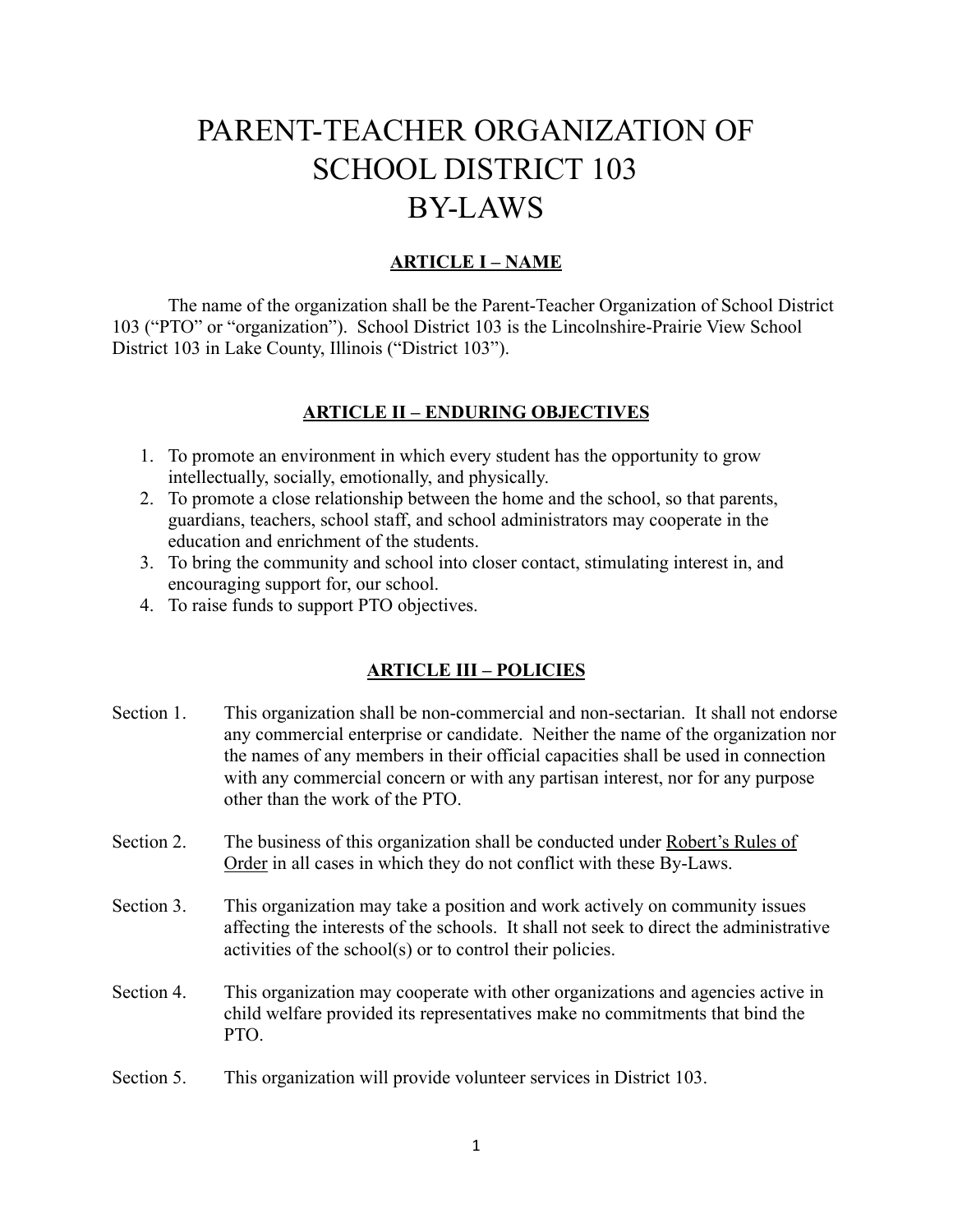Section 6. This organization provides funds for educational and community programs, as well as special projects, in District 103.

## **ARTICLE IV – MEMBERSHIP AND DUES**

- Section 1. Any and all persons who parents or guardians of students currently registered in District 103 that are interested in the purpose of this organization and who are willing to subscribe to its By-Laws and Handbook, as further defined below, may become members upon the payment of dues prescribed in Section 2 below.
- Section 2. Annual dues for all members shall be set no later than the April meeting.
- Section 3. The membership year shall be from September 1 to August 31 and any person joining during the year shall pay dues for that year.
- Section 4. An annual enrollment drive for members shall be conducted. Additional members shall be accepted at any time.
- Section 5. Honorary membership may be extended to the faculty and to the administration. The District 103 Superintendent, Assistant Superintendent(s) and principal(s) of each school in District 103 shall be recognized as honorary members.

## **ARTICLE V – BOARD MEETINGS**

- Section 1. General PTO Board meetings shall be held at any time that the Board of Directors (as defined in Article VI) deems necessary for the transaction of business or for a general interest program. A notice of a General Board meeting shall be posted at least thirty (30) days in advance. Notice may be made by posting on a PTO calendar available to members on any public platform. The meeting shall be open to the general public, but the privilege of making motions, debating and voting shall be limited to the members of the Board of Directors. The Board of Directors may allow public comments, subject to reasonable rules presented by the Executive Committee and adopted by the Board of Directors.
- Section 2. A Special PTO Board meeting may be called by the Board of Directors upon five (5) days written notice to the members. Notice may be made by posting on a PTO calendar available to members on any public platform.
- Section 3. An Annual Members meeting is to be held annually no later than the last day of the school year at which time the new Board of Directors shall be elected, and the financial report presented and approved. The Annual Membership meeting may be held in conjunction with a General Board meeting. The meeting shall be open to the general public, but the privilege of making motions, debating and voting shall be limited to the members of the PTO. The Board of Directors may allow public comments, subject to reasonable rules presented by the Executive Committee and adopted by the Board of Directors. The Annual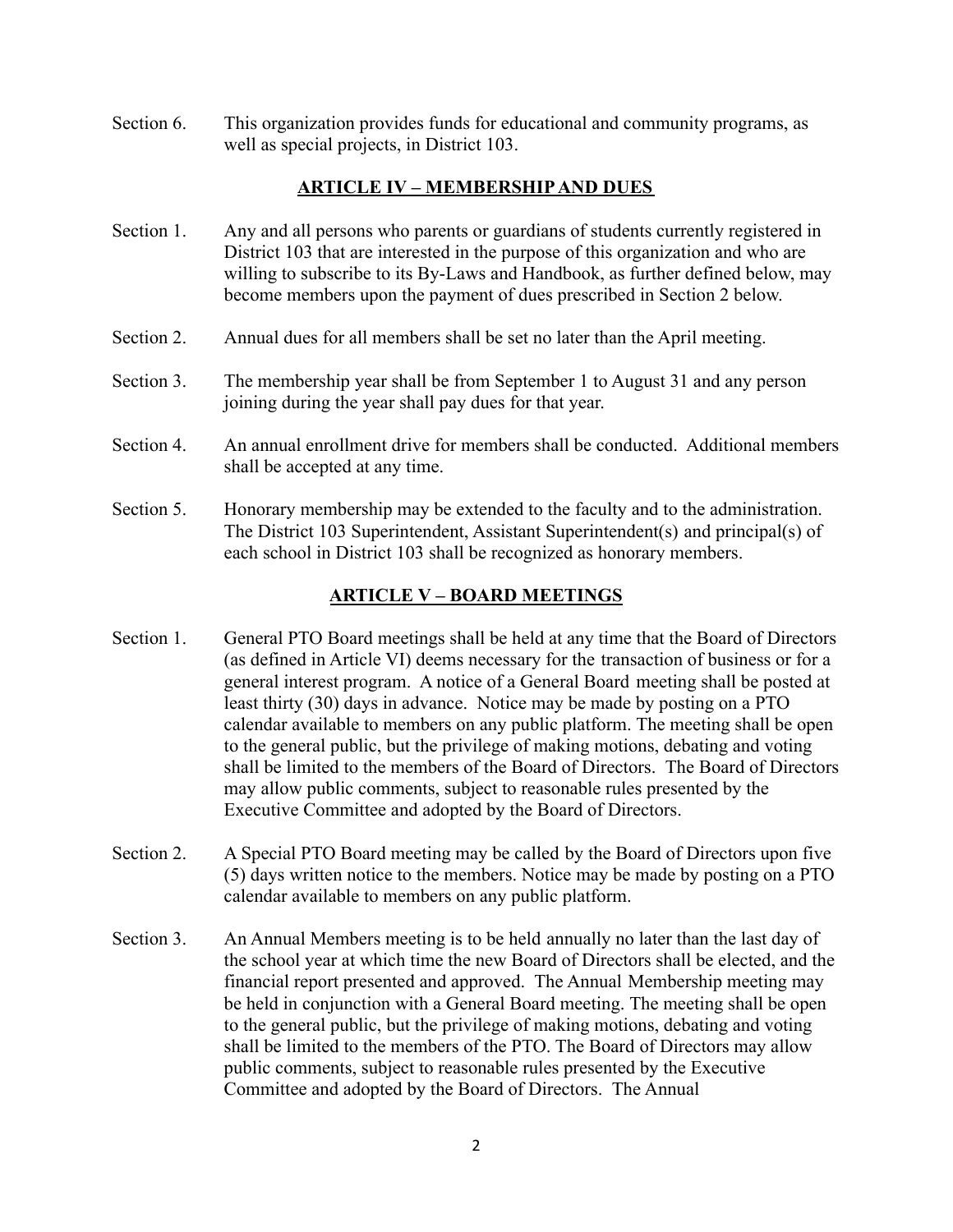Section 4. The PTO members present at any duly noticed meeting shall constitute a quorum for the transaction of business.

# **ARTICLE VI –BOARD OF DIRECTORS**

- Section 1. PTO shall be run by its Board of Directors, which consists of the President, Vice-President, Communications Director, Treasurer, Recording Secretary, Data Director, School Vice Presidents (Senior and Junior), Standing Committee Chairpersons, and any Special Committee Chairpersons as the Executive Committee deems necessary. The Superintendent, Assistant Superintendent(s) and principals of each school in District 103 are recognized as ex-officio members of the Board of Directors. The Standing Committees are: Executive Committee, Fundraising Committee, Community Relations/Hospitality, Music Appreciation Committee, Grants Committee, Legislative Committee, Scotte S. Guziec "Volunteer of the Year Award" Committee, and Dawn Anderson Volunteer Angel Award Committee.
- Section 2. All members of the Board of Directors must be members of the PTO.
- Section 3. The term of office for members of the Board of Directors, except the Treasurer, shall begin on the first day of summer break after the last day of the regular school year, as adjusted by any extensions due to emergency days during the year. The term of office for the Treasurer shall be July  $1<sup>st</sup>$  to June  $30<sup>th</sup>$  to coincide with the PTO fiscal year.
- Section 4. In an emergency, an individual may hold more than one position on the Board of Directors at a given time. In this event, however, the individual shall exercise voting rights for only one position and the membership of the Board of Directors should be reduced by one for the purpose of determining the quorum.
- Section 5. Any Board member not in attendance for three (3) consecutive meetings may be subject to dismissal upon action by, and at the discretion of, the Board of Directors.
- Section 6. Specific duties of each member of the Board of Directors are set forth in the PTO Handbook, appended hereto and incorporated by reference. The PTO Handbook is described in further detail in Article X herein.

## **ARTICLE VII – EXECUTIVE COMMITTEE**

Section 1. The Executive Committee shall be the planning and advisory committee for the Board of Directors unless those duties are specifically assigned to another Standing Committee. The Executive Committee shall consist of the President, Vice President, Treasurer, Communications Director, Recording Secretary, Data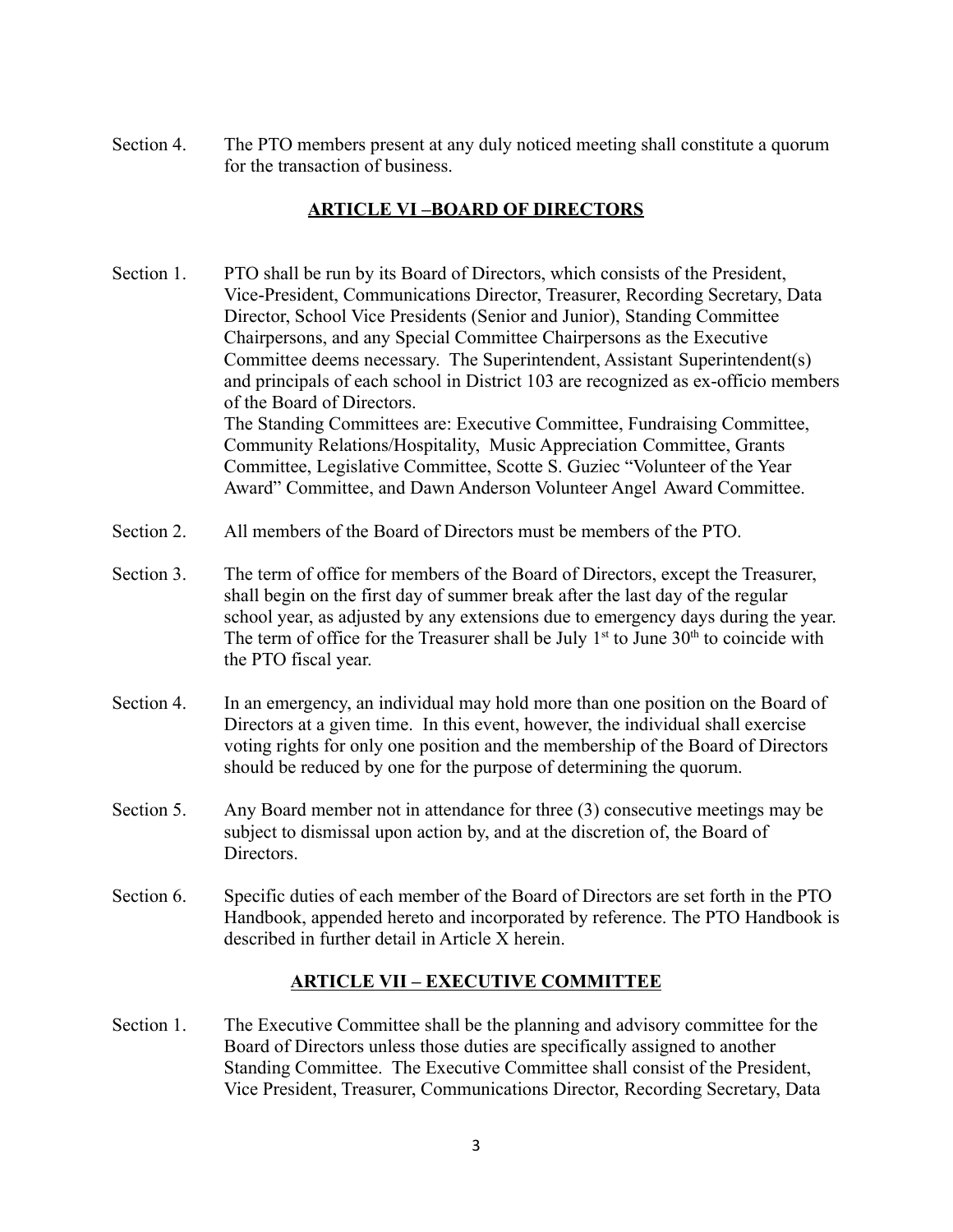Director, Fundraising Committee Chair, Music Appreciation Committee Chair, and each School Senior and Junior Vice President.

- Section 2. The Executive Committee will work to improve the efficiency and effectiveness of the PTO. This shall not be a governing body, except as set forth in these By-Laws.
- Section 3. The specific duties of the Executive Committee are outlined in the Handbook.

## **ARTICLE VIII – STANDING AND SPECIAL COMMITTEES**

- Section 1. Standing Committee
	- 1. Fulfill a long term, on-going function in promoting the objective and carrying on the work of the organization.
	- 2. A Standing Committee Chairperson is a member of the Board of Directors.
	- 3. A Standing Committee is created and dissolved by the Board of Directors.
	- 4. Standing Committee(s) expenditures must be approved by the Board of Directors as part of the budget.
- Section 2. Special Committee
	- 1. Fulfills a short-term function or project to carry out an immediate need.
	- 2. Special Committee Chairperson(s) may come from the general membership with a Board member acting as a liaison.
	- 3. Special Committee(s) are created and dissolved by the Executive Committee.
	- 4. Special Committee(s) expenditures must be approved by the Executive Committee.

# **ARTICLE IX – NOMINATIONS AND ELECTIONS**

- Section 1. The Executive Committee will select a slate of board members for the ensuing year to be presented to the Board of Directors for approval.
- Section 2. PTO members may present the names of candidates, including their own, for nomination in writing to the members of the Executive Committee before the last meeting of the school year. The Executive Committee shall report by the last meeting of the school year the names of one or more candidates for each Board of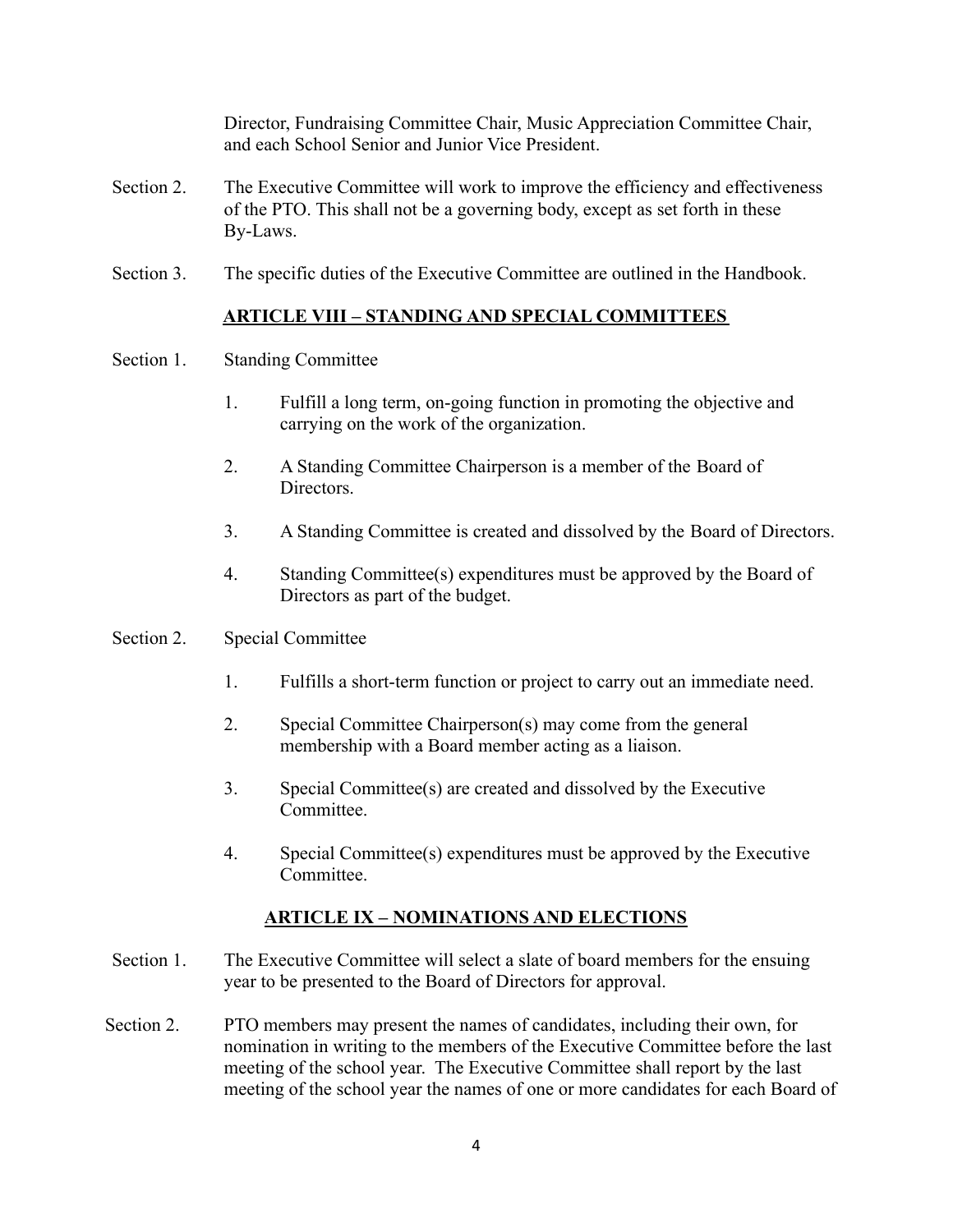Directors position. The consent of each candidate must be obtained before his or her name is placed in nomination

- Section 3. No Board of Directors member shall serve in the same capacity for more than three (3) consecutive years unless approved by the Board of Directors with a vote.
- Section 4. At the Annual meeting, election shall be by ballot, except that the vote may be oral when there is no contest. A majority shall be required for adoption of the slate. Any slate position remaining open after the Annual meeting may be filled by a candidate offering to fill that position with the approval of the Executive **Committee**

# **ARTICLE X – POLICY HANDBOOK**

- Section 1. The PTO Handbook outlines the job description of the Board of Directors, Standing Committees, and Special Committees.
- Section 2. The PTO Handbook shall also set forth a brief history of the PTO, further objectives of the PTO and policy guidelines for PTO business.
- Section 3. The Legislative Committee shall make recommendations to the Board of Directors for modifications, deletions, and additions to the Handbook at any time deemed necessary. Such changes shall be presented to the Board of Directors for approval at a General or Annual meeting with at least five (5) days written notice to the members. Notice may be made by posting on a PTO calendar available to members on any public platform.
- Section 4. The PTO Handbook shall also outline the general obligations and expectations of all PTO volunteers. Members of the Board of Directors are expected to read, understand, and acknowledge receipt of the PTO Handbook. Volunteers are expected to read and understand volunteer expectations as outlined in Section VI of the PTO Handbook.

## **ARTICLE XI – AMENDMENTS AND CHANGES TO BY-LAWS**

- Section 1. These By-Laws may be changed or amended at any General, Annual or Special meeting by a two-thirds vote of the PTO members present, provided five (5) days written notice of the proposed amendment was given to PTO members. Notice may be made by posting on a PTO calendar available to members on any public platform.
- Section 2. A Legislative Committee, chaired by the Vice President, shall review the By-Laws and Handbook every other year.

.